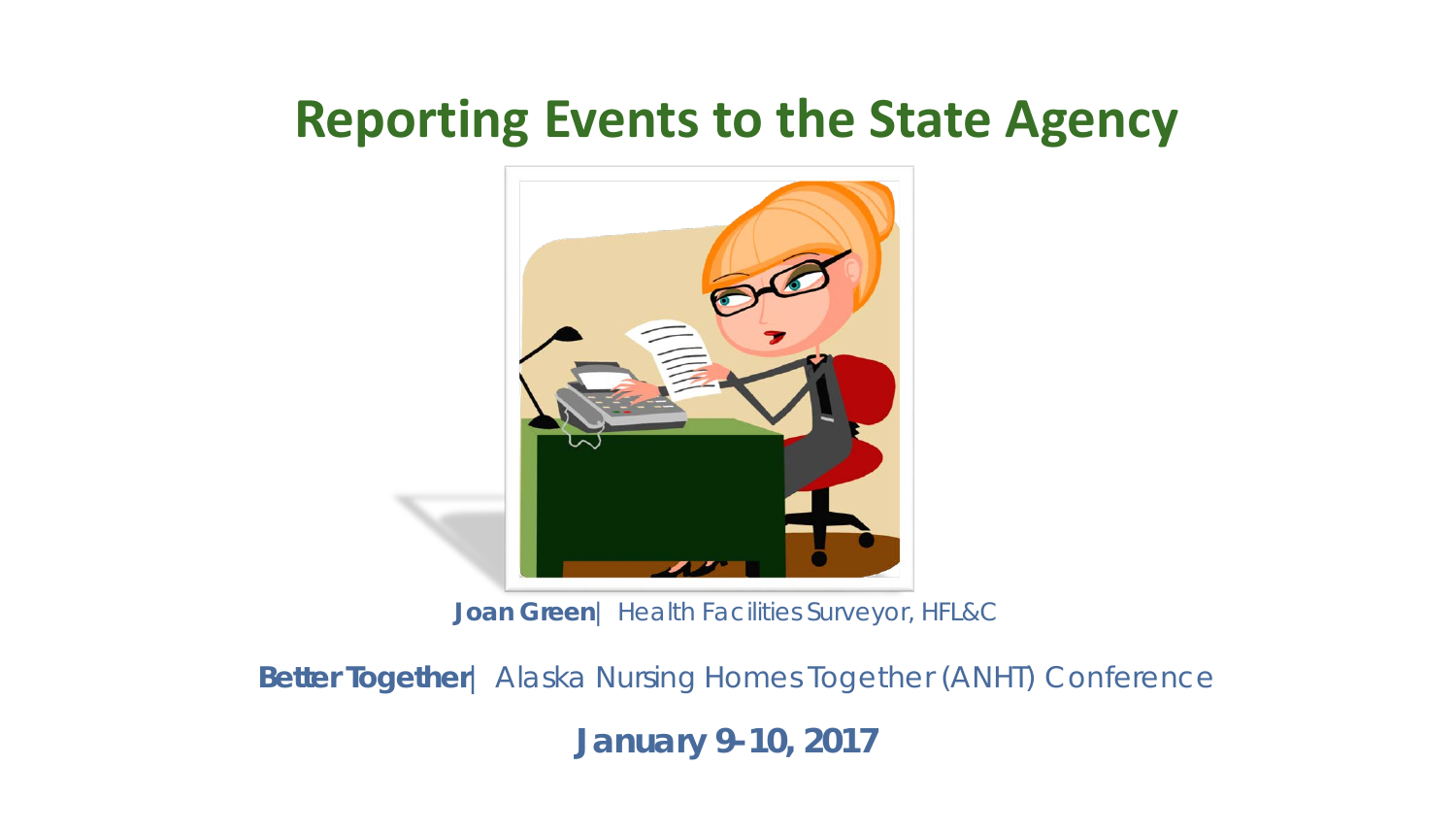## *What* **about reporting?**





**Better Together** | Alaska Nursing Homes Together (ANHT) Conference

January 9-10, 2017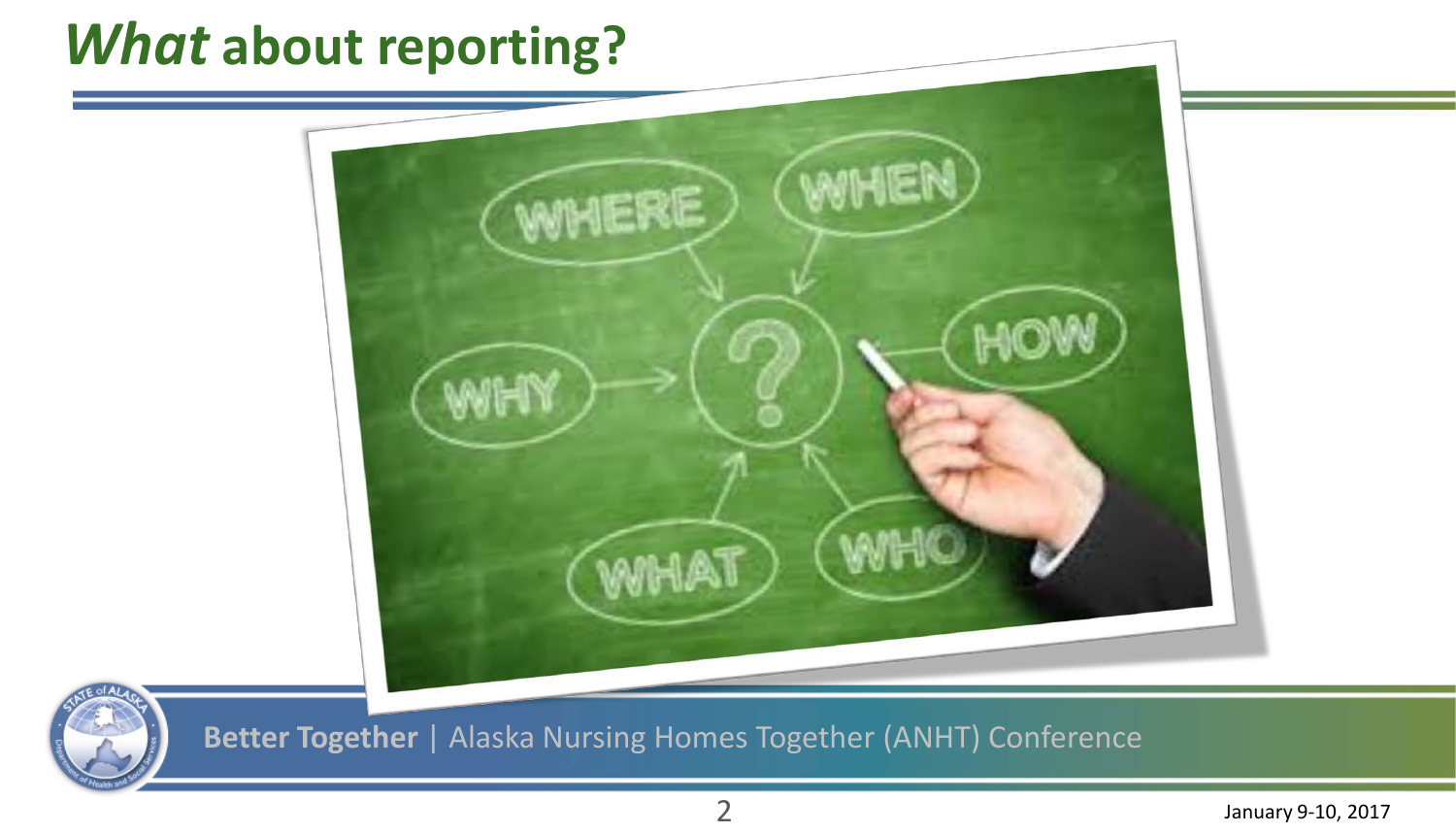# **Why? Regulations re: Abuse, neglect…**

# 42 CFR **§**483.12

### **F 223**

The resident has the right to be free from abuse, *neglect, misappropriation of resident property and exploitation…*

### **F 224** 483.12(a)

The facility must not use verbal, mental, sexual, or physical abuse, corporal punishment, or involuntary seclusion.

**F 226** 483.12(b) Develop and implement

written policies and procedures that:

- *1) Prohibit and prevent abuse, neglect…*
- *2) Establish P&P's to investigate allegations…*
- *3) Include required training as required in 483.95*
- *4) Coordinate with QAPI program (Phase 3)*

#### **5) 483.95(c) Abuse, neglect and exploitation**

In addition to requirements in 483.12 facility must provide training to staff on:

- **Activities that constitute:** *Abuse, neglect and exploitation…*
- **Procedures for reporting incidents of:** *Abuse, neglect and exploitation…*
- **Dementia management and resident abuse prevention.**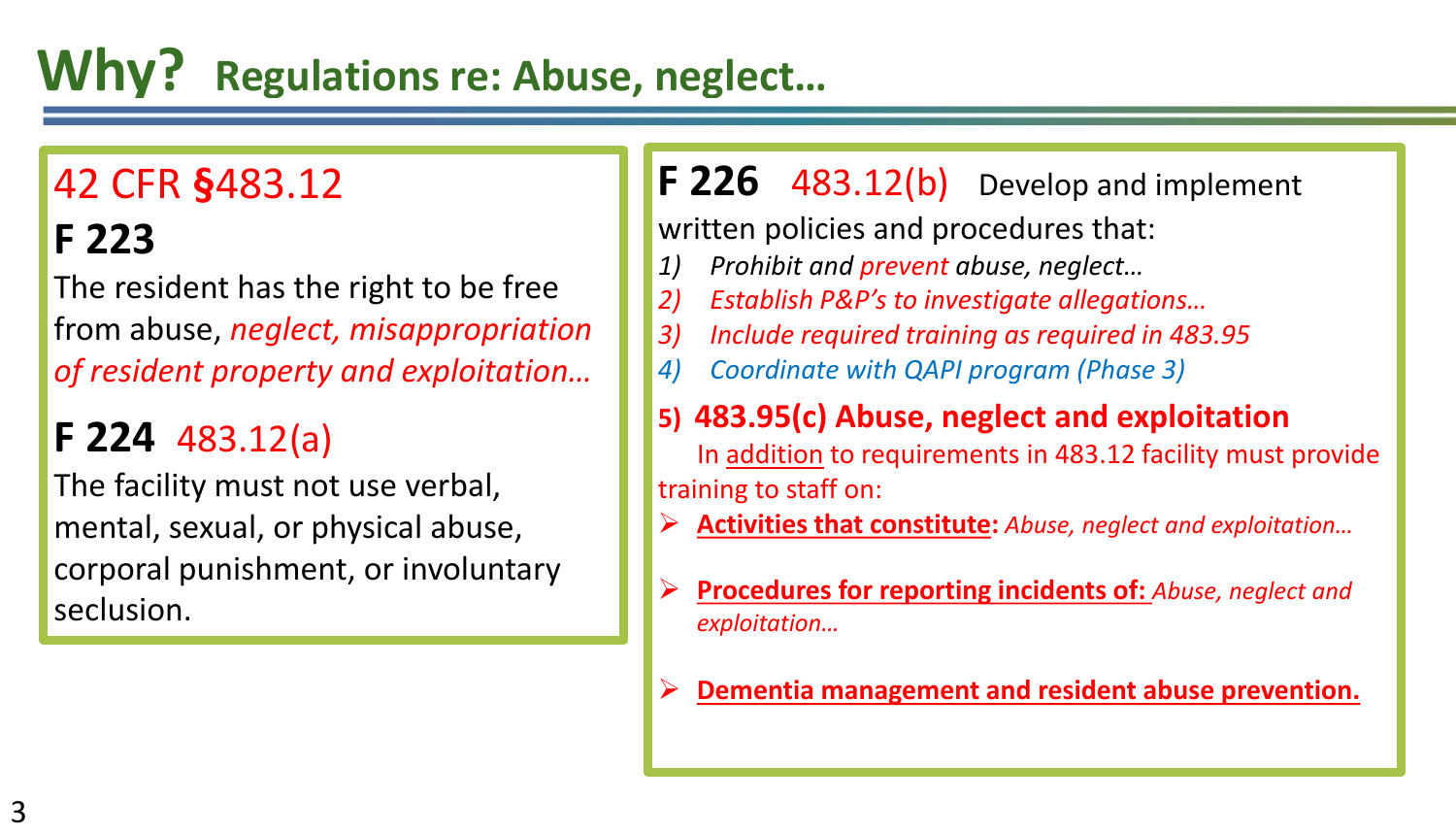

*The purpose is to assure that the facility is doing all that is within its control to prevent occurrences.*

#### **Policies and Procedures are to include seven components:**

- $\triangleright$  Screening
- $\triangleright$  Training
- $\triangleright$  Prevention
- $\triangleright$  Identification
- $\triangleright$  Investigation
- $\triangleright$  Protection
- **Reporting / Response**

The SOM (State Operation Manual) gives examples of how the facility could operationalize each component.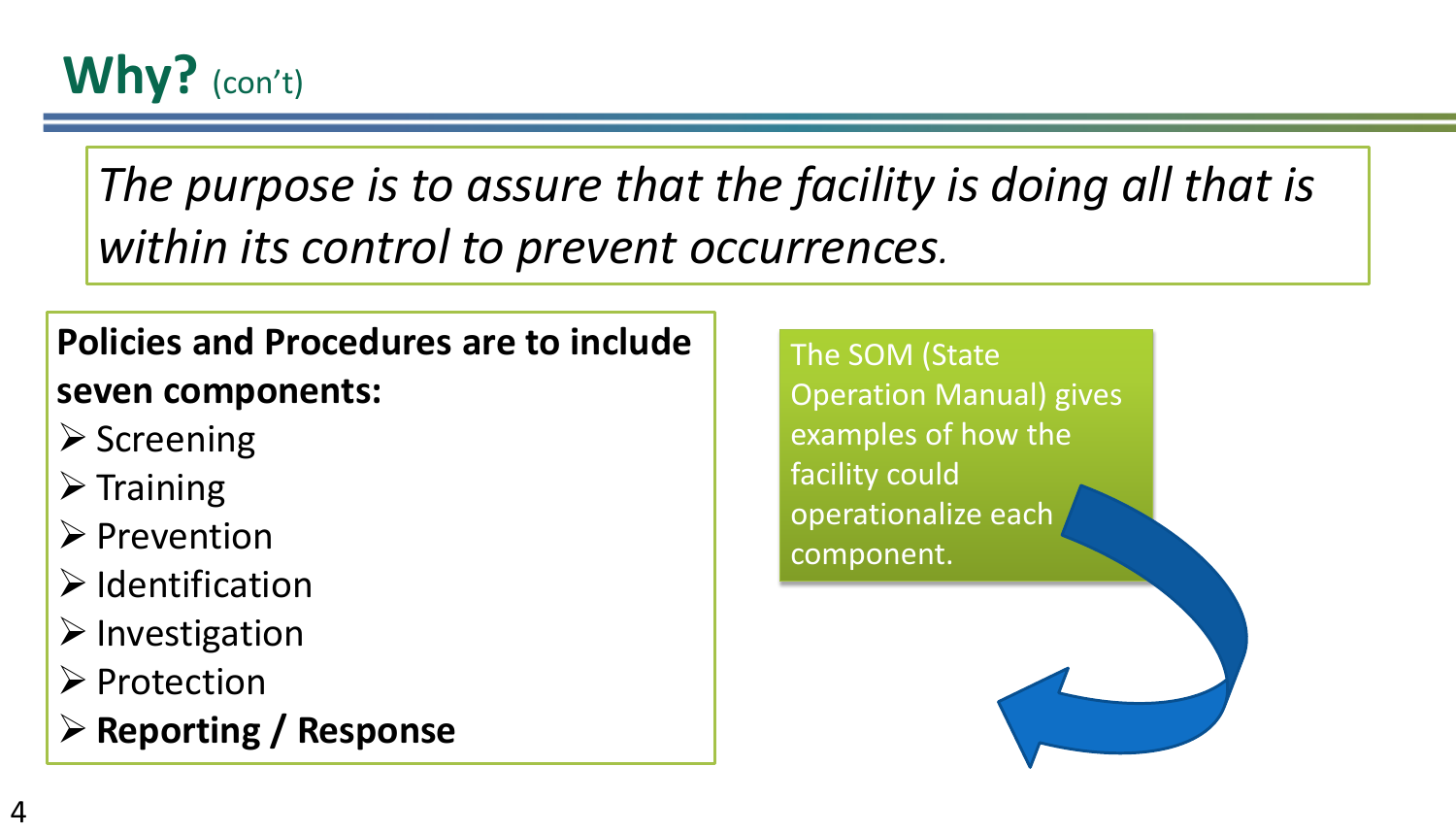# **Why?** (con't)

#### **F 225** 483.12(a)

(3) Speaks to not employing certain individuals with criminal history, or entered on State nurse aide registry or *having disciplinary action in effect against license due to abuse, neglect…*

(4) The facility must report to the State nurse aide registry or licensing board any knowledge of actions against employee by court of law…

483.12(b) *(5)(i)-(iii) to be implement 11/28/17 (Phase 2) regarding P&P's-*

#### 483.12(c)

(1) Ensure all alleged violations… are reported immediately, but…

REPORTING TIME...

 Not later than **2 hours** after the allegation is made *if the events that cause the allegation involve abuse or result in serious bodily injury…*

CHANGE IN

 *Or* not later than **24 hours** if the causation does not involve abuse and does not result in bodily injury.

The report is to be made to the Administrator of the facility and to other officials, including the *State Survey Agency and adult protective services where jurisdiction is provided for in law. (2) Evidence of investigation*

*(3) Prevent further potential abuse while investigation in progress (4) Report the results of all investigations to administrator…and to other officials in accordance with State Law, including the State Survey Agency within 5 working days of the incident…*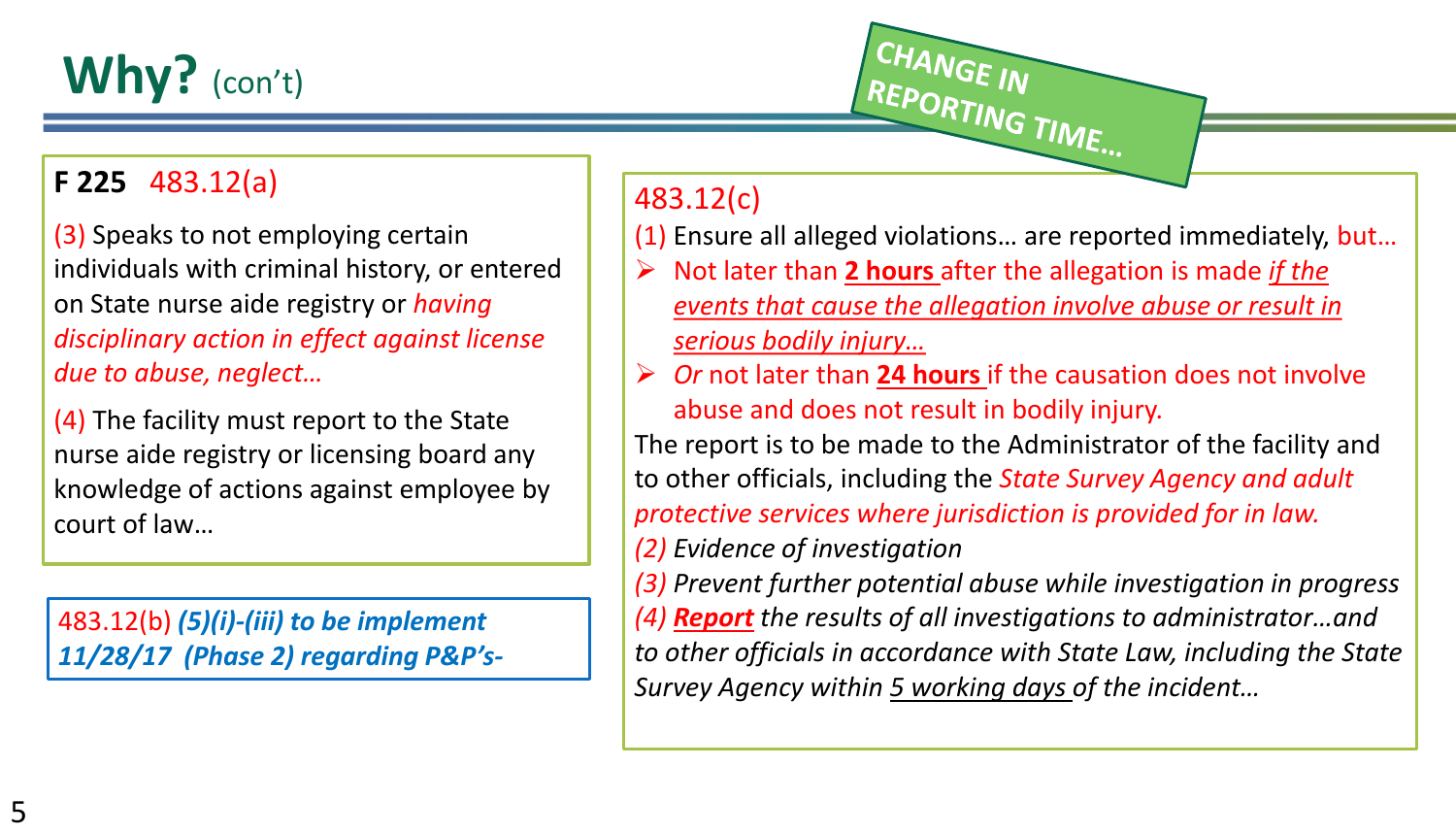# **Who reports?**



- **Director of Nursing**
- **Resident Care Manager**
- **Charge Nurse**
- **Social Services**
- **Administrator**
- **Any facility designee**

*\*The facility should have delegated the responsibility to an individual or team and should have a policy in place that outlines the facilities reporting process.*

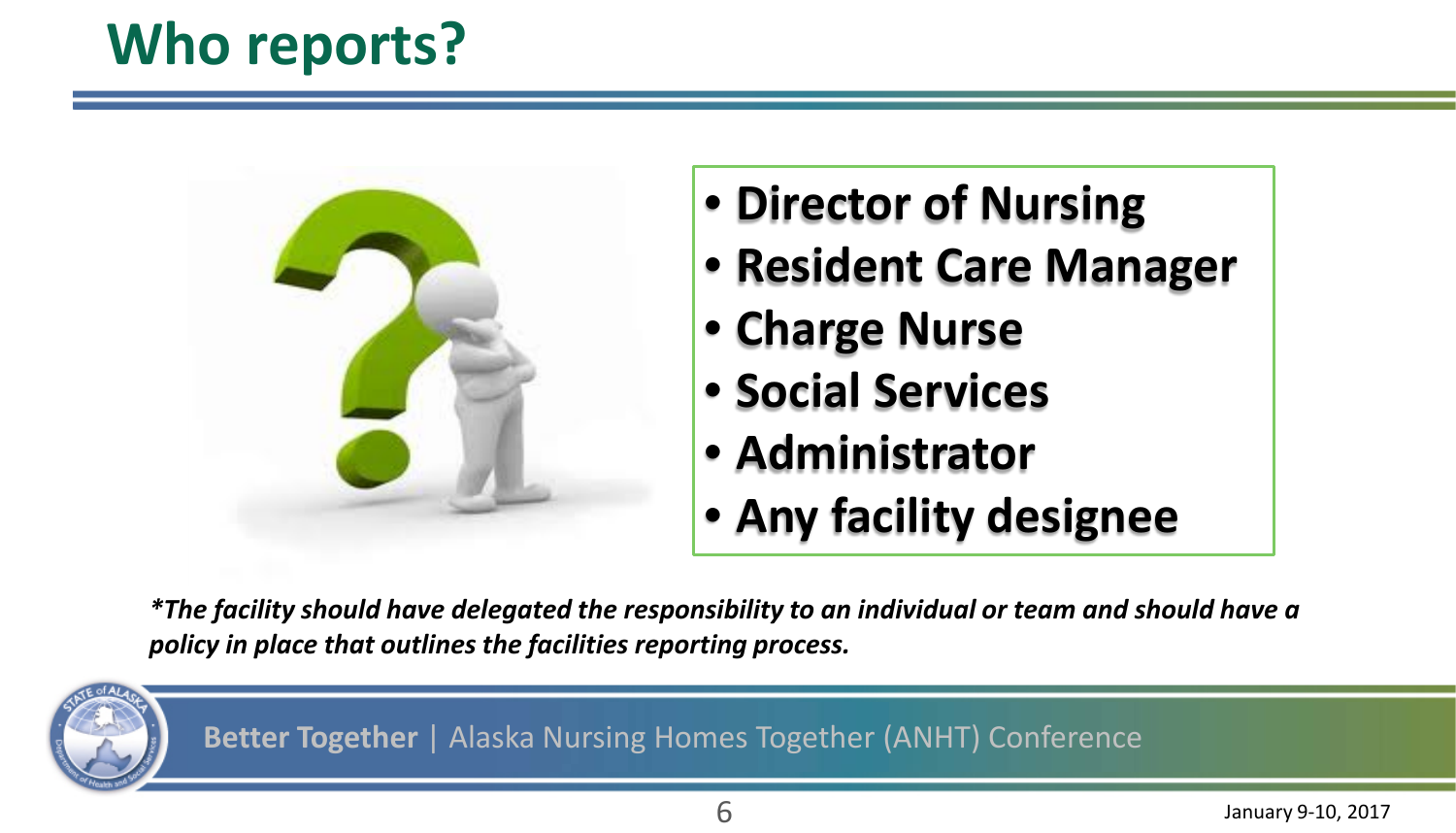# **What to report?**

**All alleged violations** involving abuse, neglect, exploitation, mistreatment, including injuries of unknown source and misappropriation of resident property are reported…

- *Both substantiated and unsubstantiated*
- *Include witnessed events that have resulted in serious injury*

#### **Where can you find allegations and potential violations?**

**Policies/Procedures –** Identification (procedures in place to identify events)

• *Audits, team meetings, assessments, observations*

**People –** Family, friends, visitors, volunteers, staff members, residents

• *Concern/complaint, comments, observations*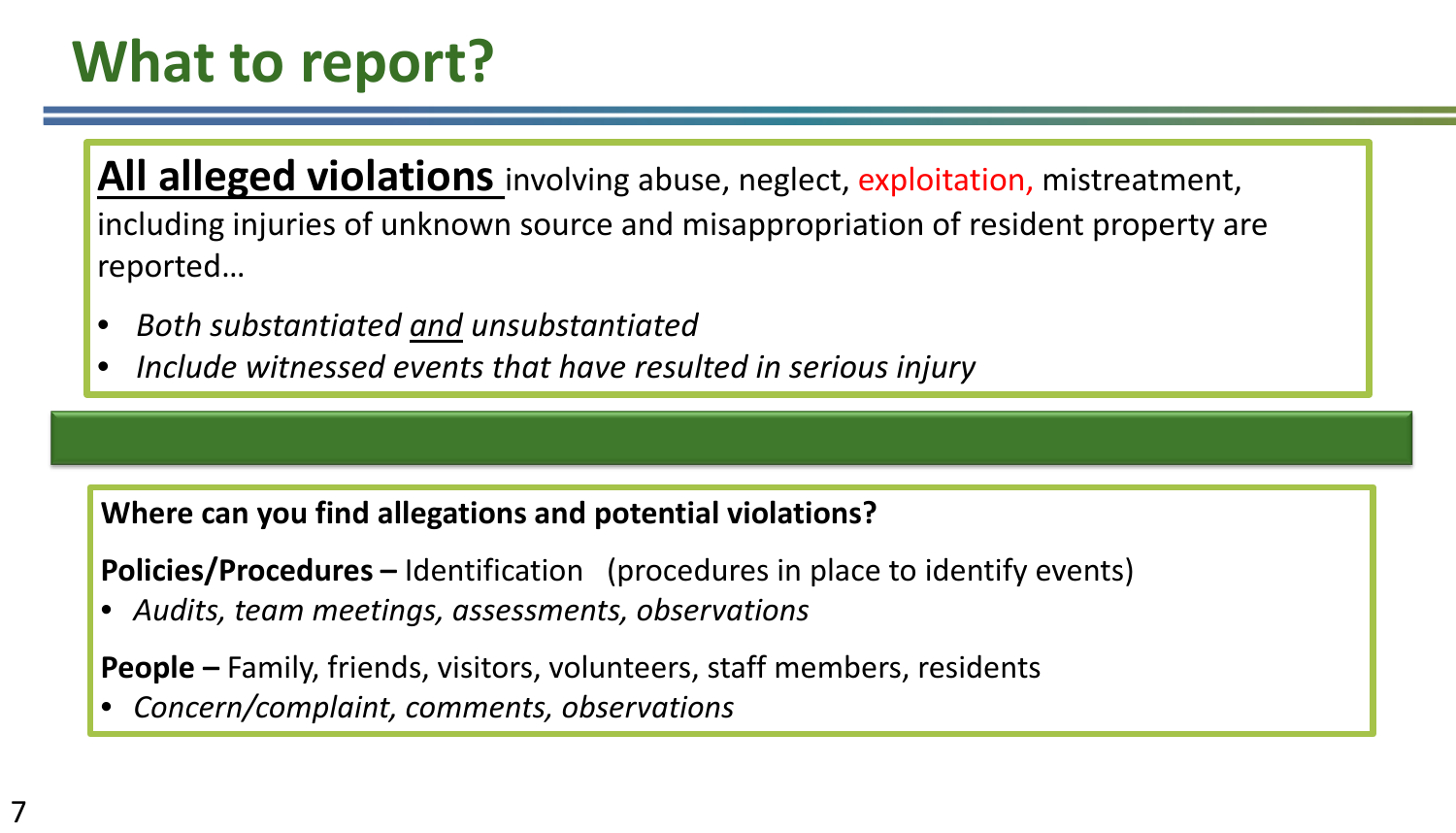## **What to report?**

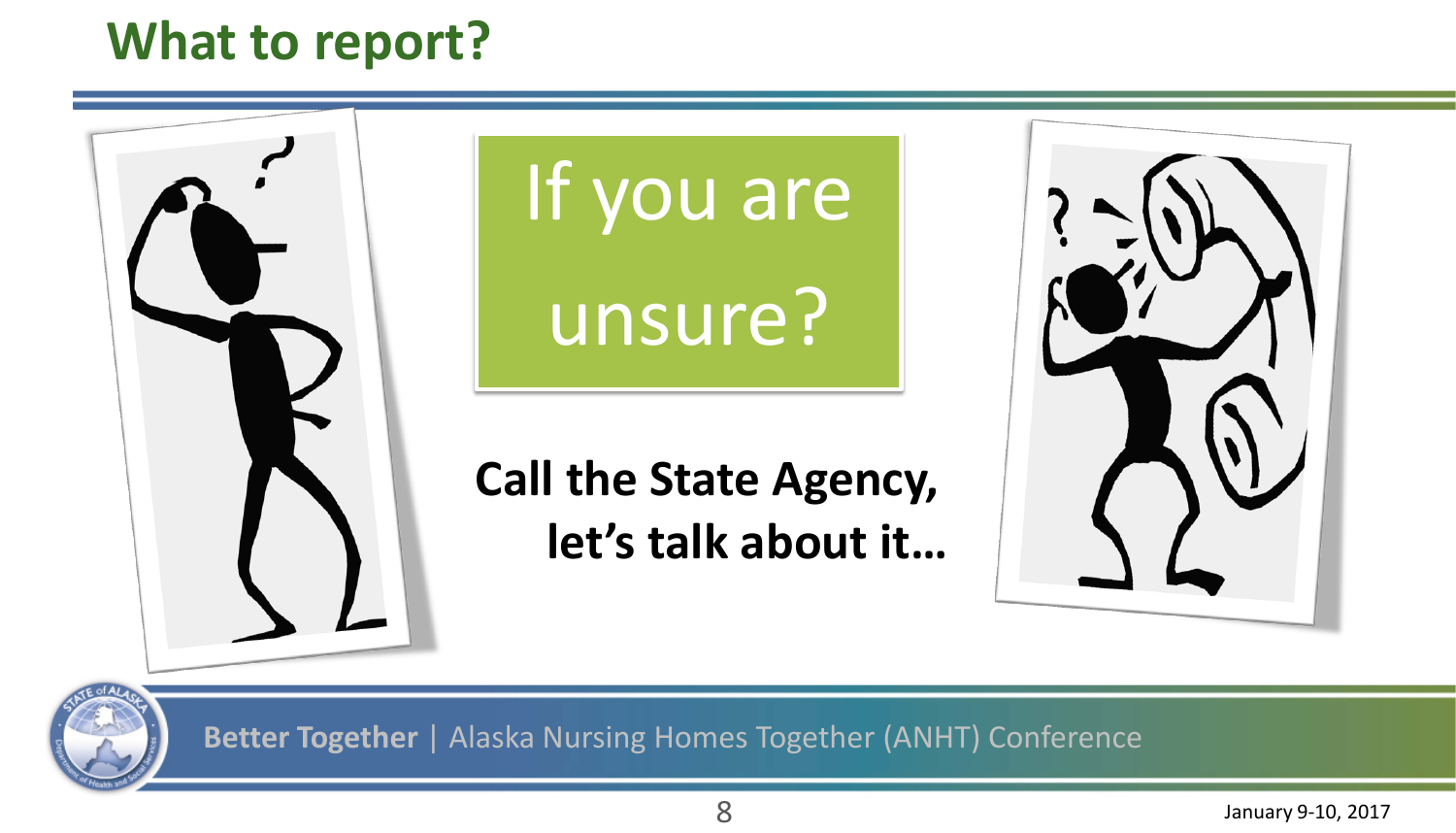# **Where / How to report?**

**Health Facilities Licensing & Certification** (State Agency)

### **Preferred method:**

### **Secure Fax: (907) 334-2682**

#### **Phone**

- 24 hr. Hot Line: (888) 387-9387
- Complaint Coordinator direct line: (907) 334-2698

#### **Email**

• complaintcoordinator@alaska.gov



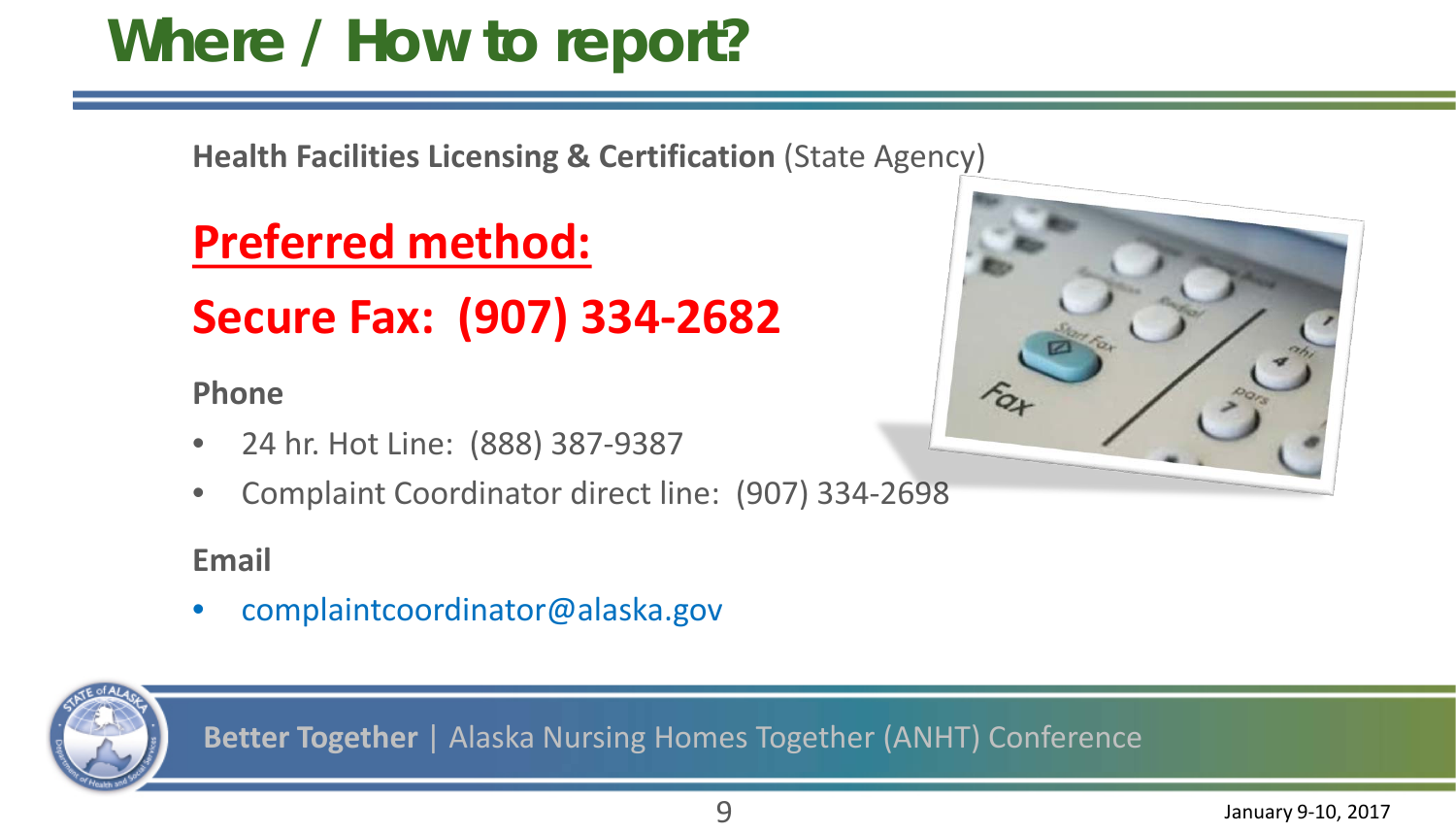# \*Other entities as required or is warranted by the situation:

*APS (Adult Protective Services)*

*\*Financial abuse, individuals outside facility*

*Long Term Care Ombudsman* 

*\*Resources, \*involuntary discharges, transfers (new requirement)*

*Local law enforcement* 

*\*Assault*

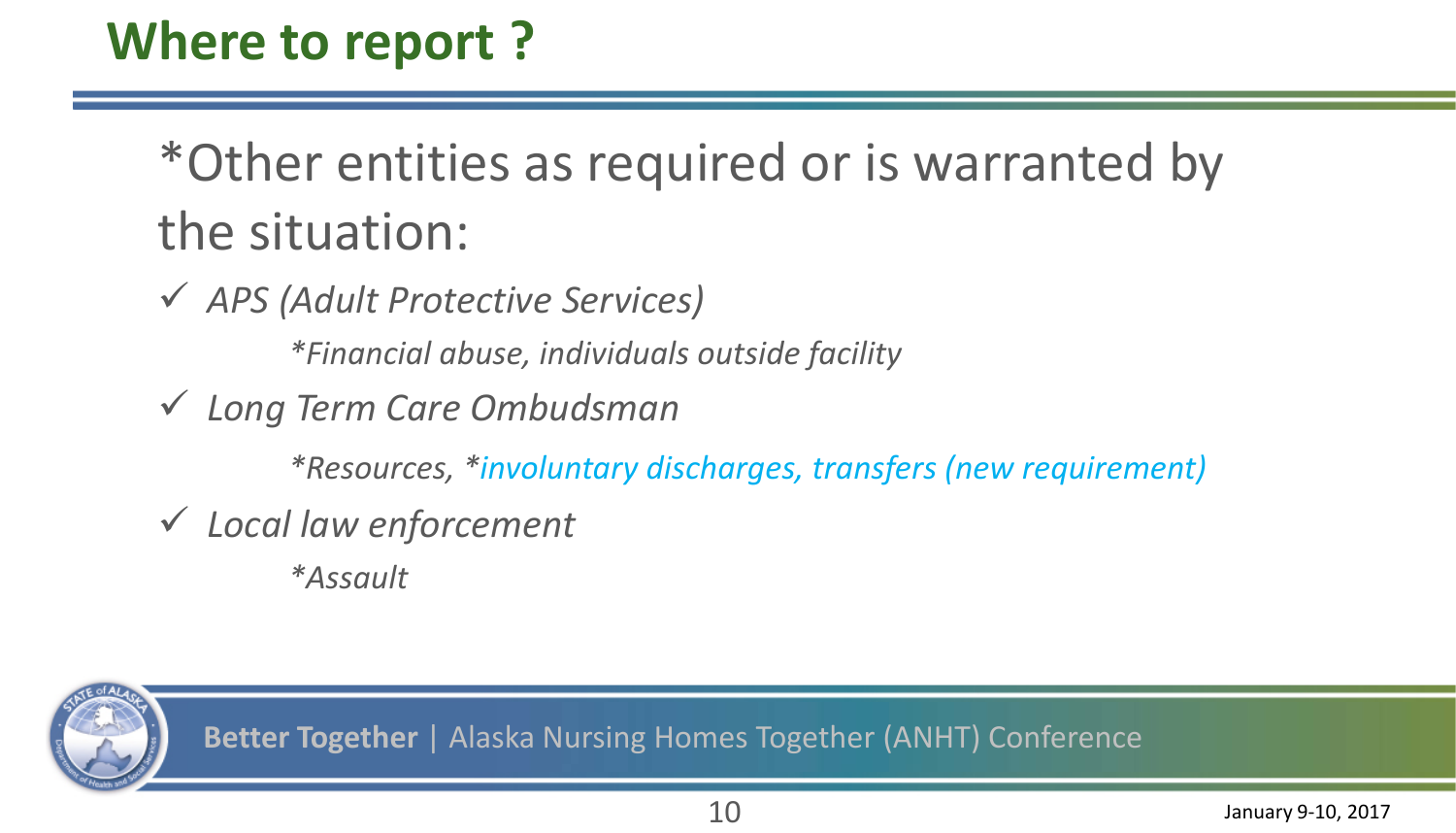# **When to report (initial)?**



The facility must ensure that all alleged violations…are reported **immediately…**

> **"Immediately"** *means as soon as possible, but ought not exceed 24 hours after discovery of the incident, in the absence of a shorter state timeframe requirement.*

**483.12(c)\*\* within 2 hours if causation involves abuse or serious bodily injury \*\***

**Initial Report** – is notification that an incident has occurred and an investigation is underway.

*\*\*Do not rush your investigation, take the time allowed to ensure you have looked at all pertinent areas of concern\*\**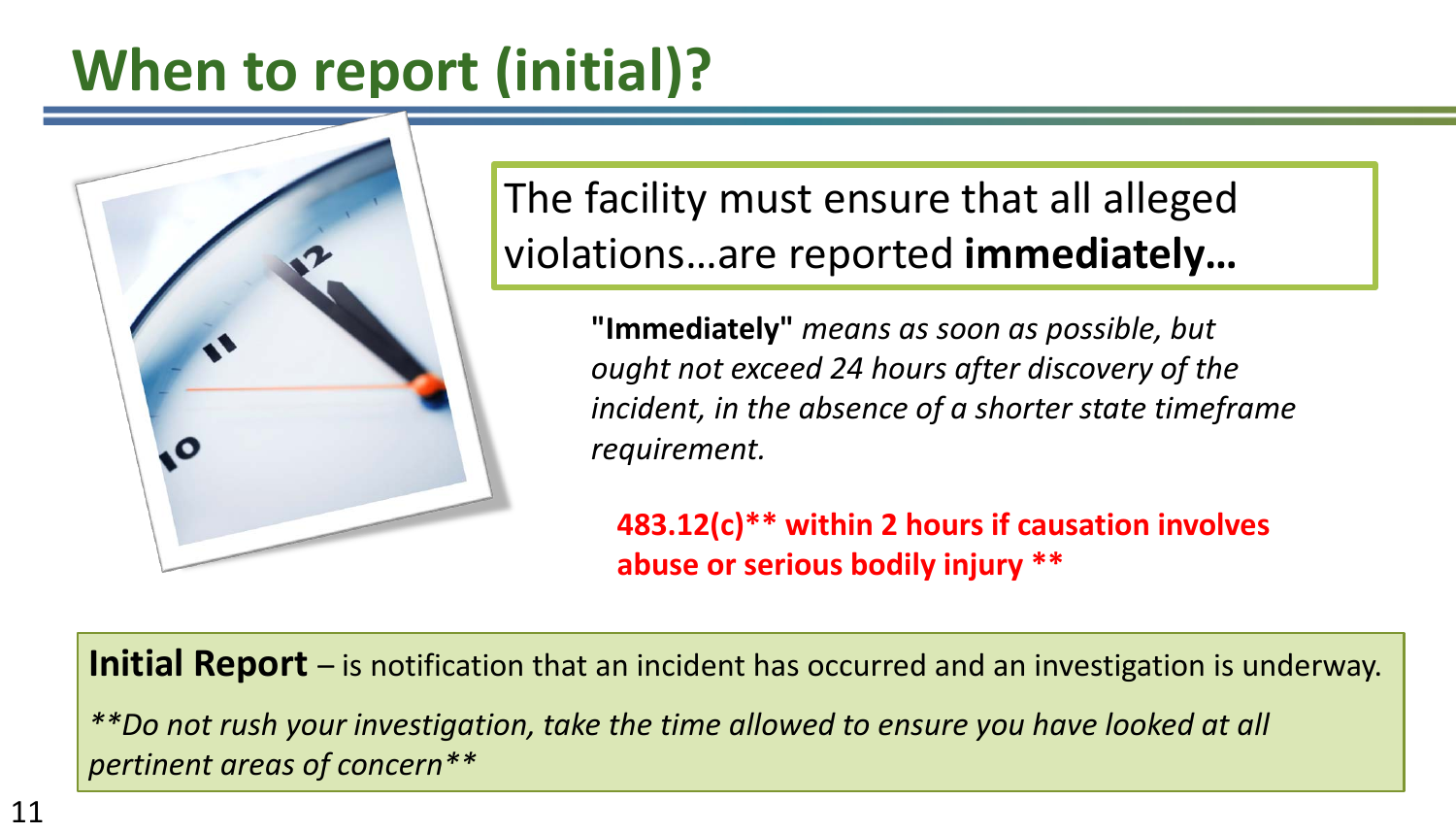#### **Items to include:**

- $\sqrt{\text{Date } 8}$  Time of Event
- $\checkmark$  Resident(s) & Location
- $\sqrt{\text{Type of incident}}$
- **Brief** description of event
- $\sqrt{\mathsf{Resident}}$  information
- $\checkmark$ Immediate Action(s)- -Resident(s) protected?? Follow-up Action(s)
- $\checkmark$  Notifications made

## *Other items you can*

*include:*

- Date & Time of reports
- Date & Time first reported to Supervisor
- Report by:
- Notification List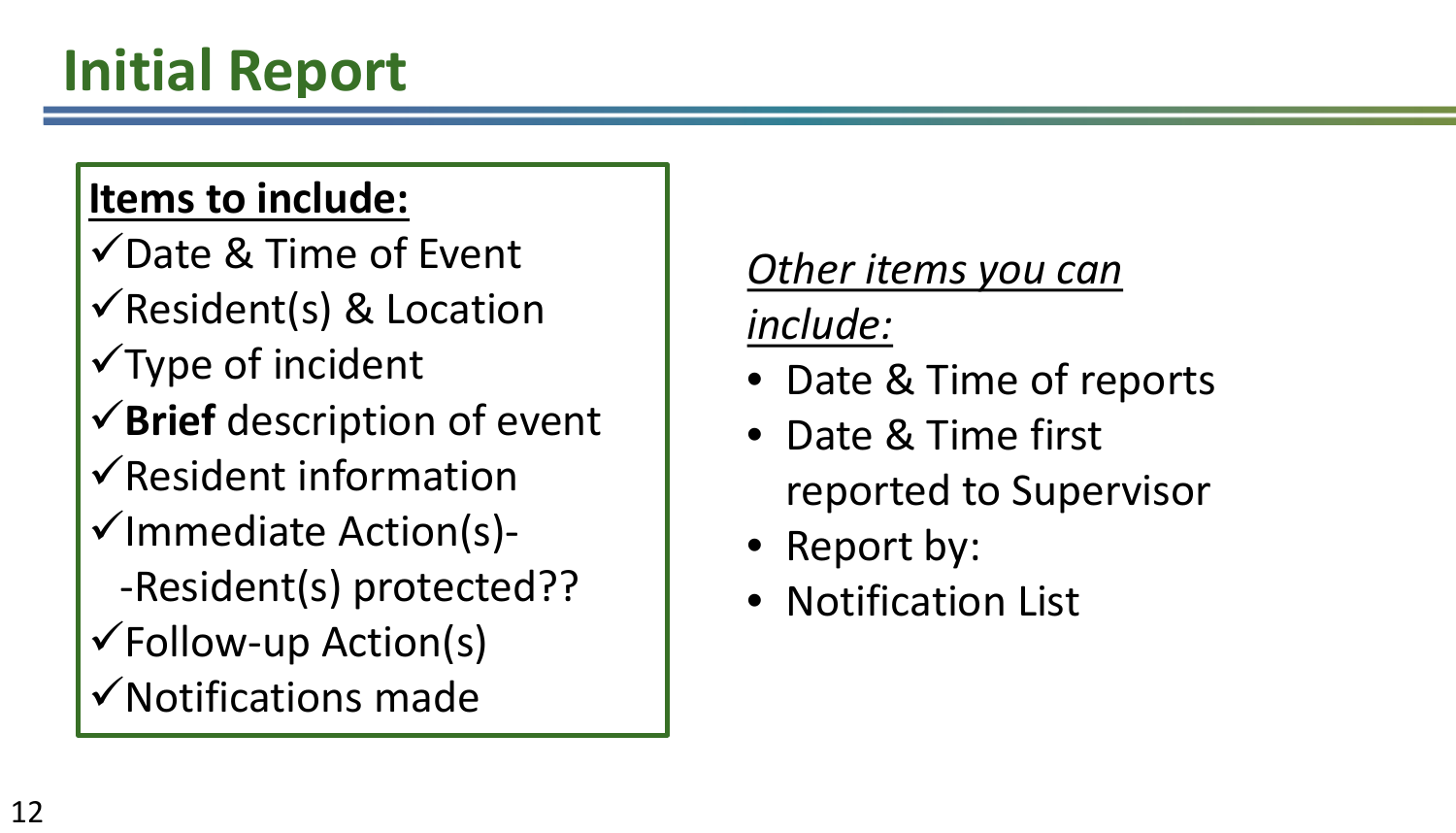The results of all investigations must be reported… **within 5 working days**  of the incident…

**Final Report –** *summary of the facilities thorough investigation of the incident, findings and actions taken.* 





\*\*Do not rush, take the time allowed to ensure you have completed a thorough investigation and looked at all pertinent areas of concern\*\*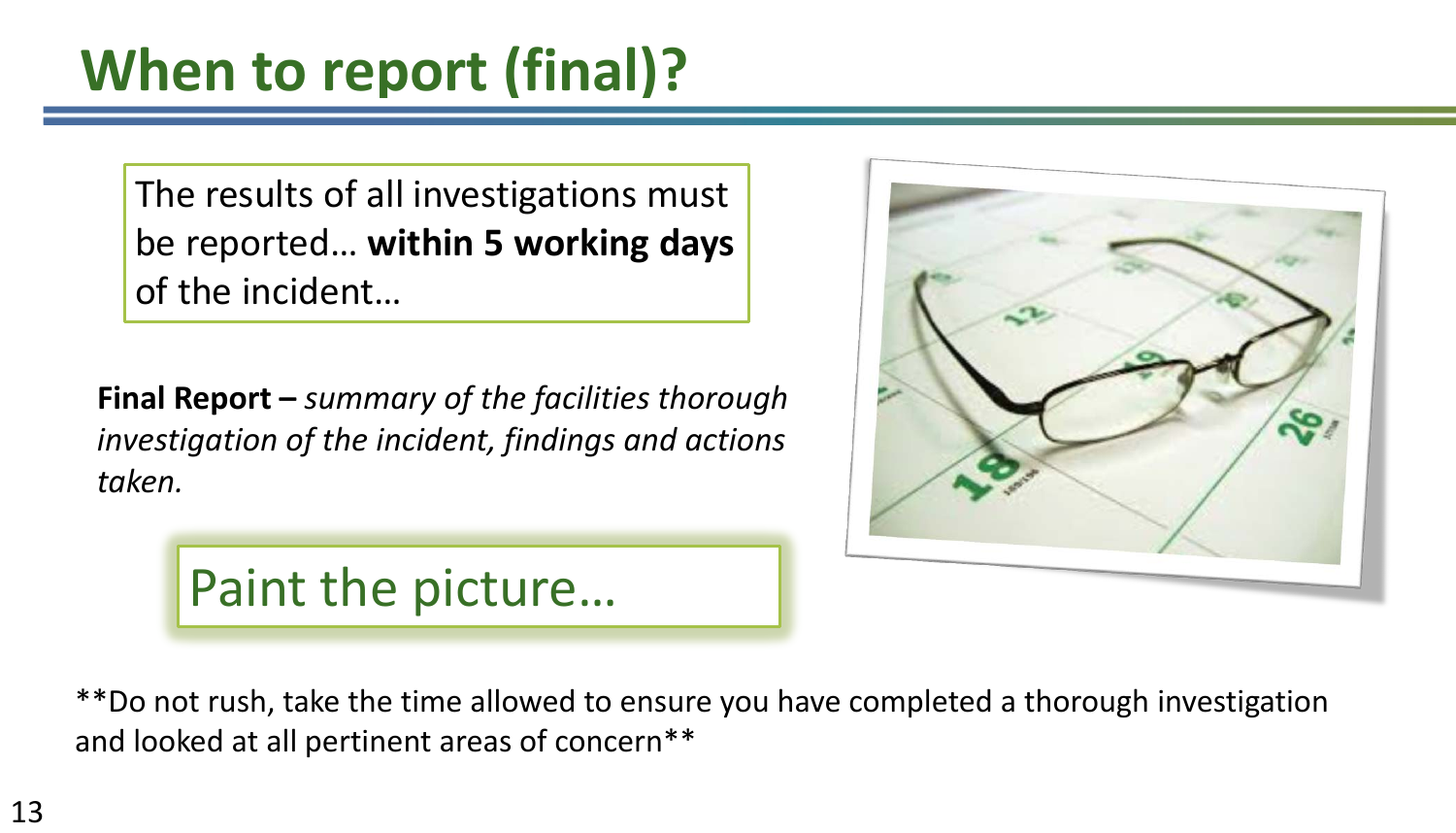**The final report should expand on the initial report:**

- $\checkmark$  More about the resident(s)
- $\checkmark$  Current status of resident(s)
- $\checkmark$  Incident Summary
- Investigation: *(interviews, observations, records reviewed)*
- Actions Taken: *(changes to care plan, medications, further notifications, training…)*

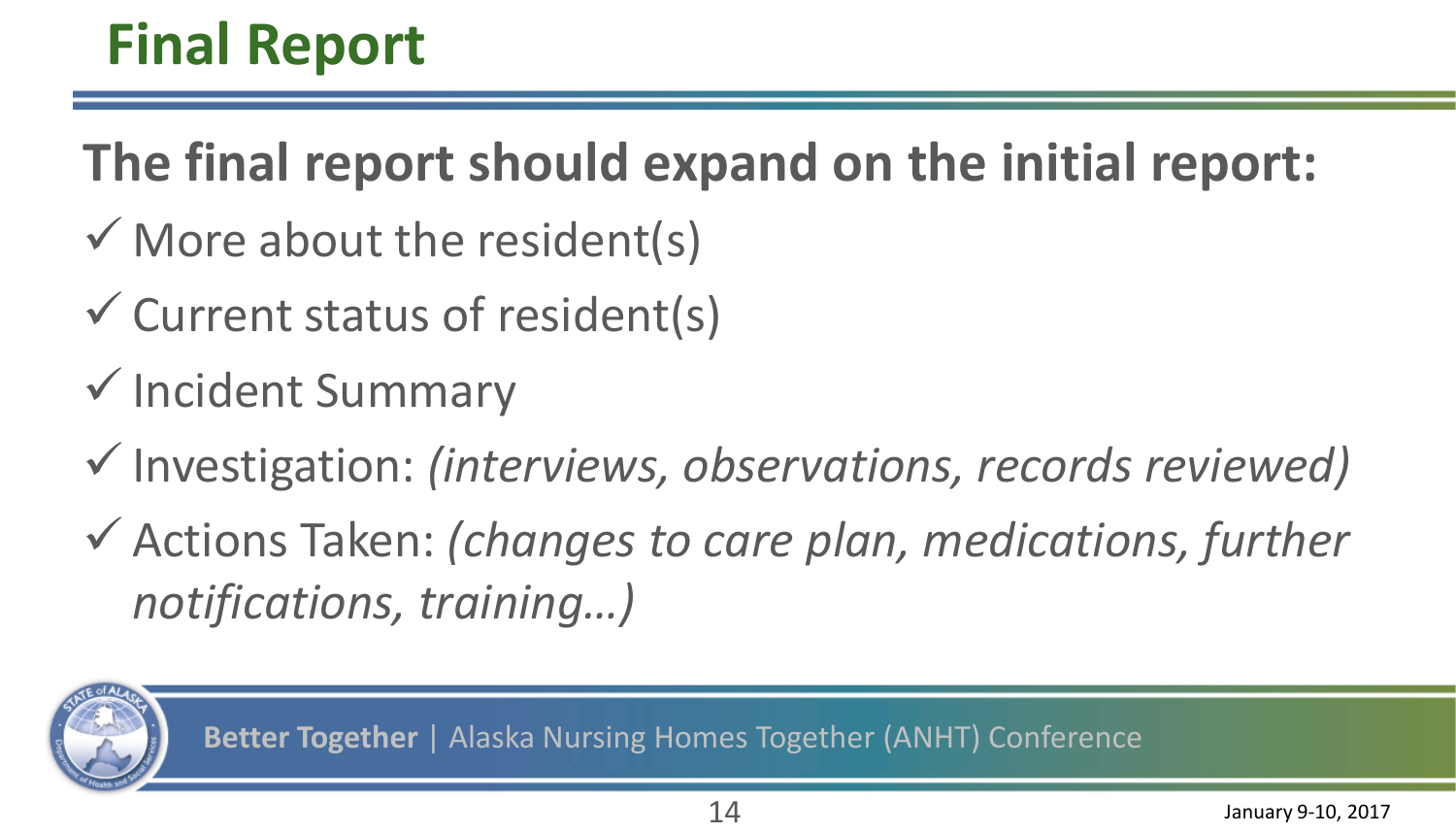# **Summary**

- Policies & Procedures
- Designated person(s) for reports
- $\checkmark$  Timeliness of reporting
- $\checkmark$  Thorough investigations

*Each resident has the right to be free from abuse, neglect, exploitation and misappropriation of property.*